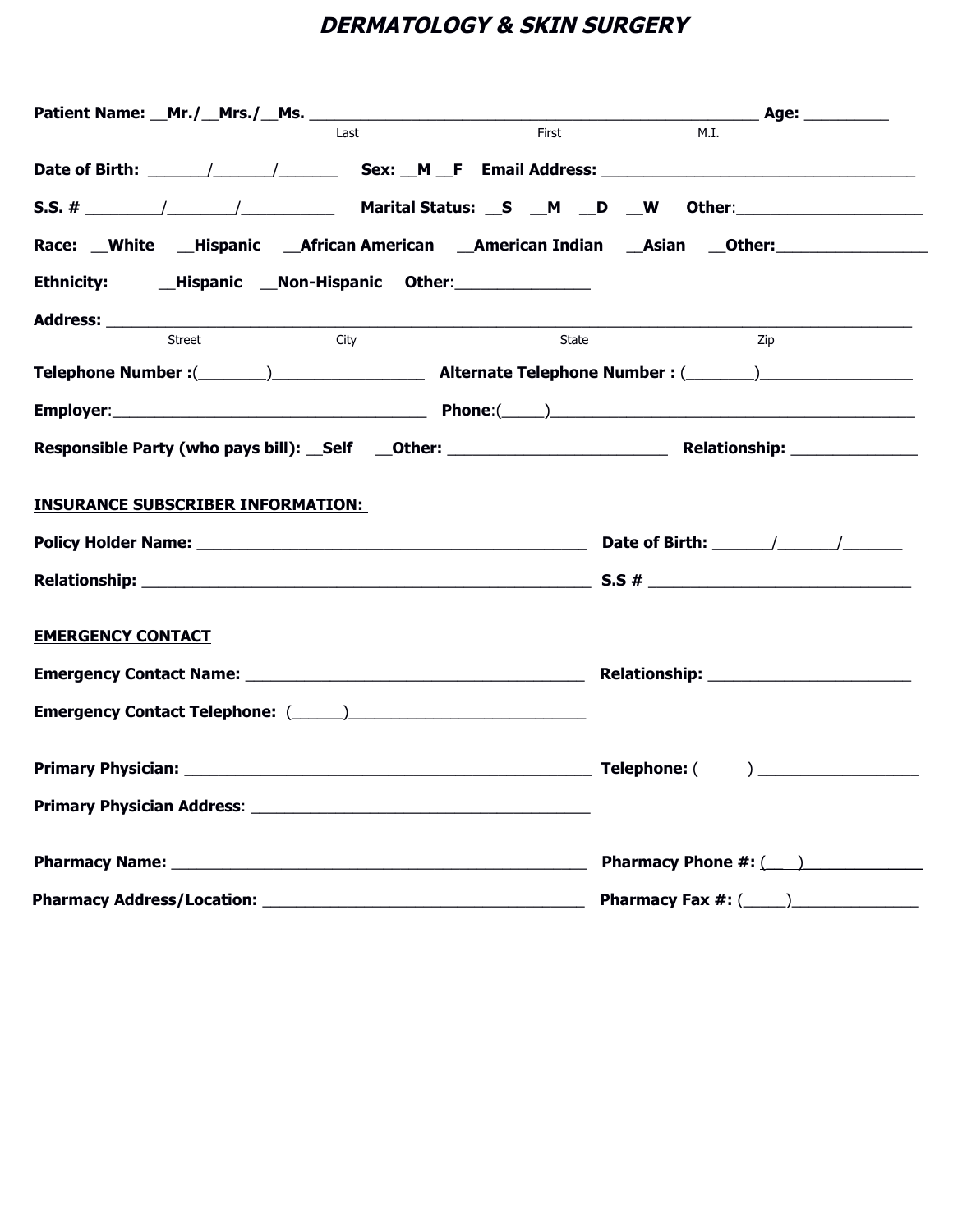## **DERMATOLOGY & SKIN SURGERY**

### **Patient Consent for Use and Disclosure of Protected Health Information/ Consent to Treat**

I give permission to Dermatology & Skin Surgery to leave messages regarding my medical care, including lab results at: \_\_\_\_phone \_\_\_email \_\_\_both (place an X before the preferred method)

I give permission to Dermatology & Skin Surgery to discuss my medical care with:

Permission to speak with: example and the speak with: the speak of the speak of the speak of the speak of the s

\_\_\_\_\_\_\_\_\_\_\_\_\_\_\_\_\_\_\_\_\_\_\_\_\_\_\_\_\_\_\_\_\_\_\_\_\_\_\_\_\_\_\_\_\_\_\_\_\_\_\_\_\_\_\_\_\_\_\_\_\_\_\_\_\_\_\_\_\_\_\_\_\_\_\_\_\_\_\_\_\_\_

I authorize Dermatology & Skin Surgery to contact me by mail. \_\_Yes No

I authorize Dermatology & Skin Surgery to release any information acquired in the course of my exam or treatment to my insurance company, primary care physician, or another physician. I authorize Dermatology & Skin Surgery to take medical photographs of myself as part of my medical record. I agree that Dermatology & Skin Surgery may access my medication history from other healthcare providers and/or pharmacies for treatment purposes.

I acknowledge that I have been given the Dermatology & Skin Surgery Notice of Privacy Practices.

\_\_\_\_\_\_\_\_\_\_\_\_\_\_\_\_\_\_\_\_\_\_\_\_\_\_\_\_\_\_\_\_\_\_\_\_\_\_\_\_\_\_\_\_\_\_\_\_\_\_\_\_\_\_\_ \_\_\_\_\_\_\_\_\_\_\_\_\_\_\_\_\_\_\_

I consent to surgical, medical, and/or diagnostic treatment by the staff of Dermatology & Skin Surgery as deemed necessary to treat my condition(s).

Patient Signature (or responsible party) Date

### **ASSIGNMENT OF BENEFITS AND FINANCIAL RESPONSIBILITY**

Payment is due at time service is provided.

I understand that I am financially responsible for all services not paid for by my insurance company; including copayments, deductible amounts, or services that are not a covered benefit by my plan.

I hereby assign all medical and/or surgical benefits to Dermatology & Skin Surgery. This assignment will remain in effect until revoked by me in writing. A copy of this assignment is to be considered as valid as an original. I hereby authorize said assignee to release all information necessary to secure the payment.

#### **NO-SHOW POLICY**

Any unattended appointment not canceled or rescheduled 24 hours prior is subject to a \$50 service fee. A \$50 **appointment holding fee** will be collected with the scheduling of new patient appointments. The fee will be refunded after the appointment is kept if not applied to a copay or deductible.

#### **REFERRALS**

If your insurance requires a referral from your primary physician, this referral must be in place before your appointment. If you arrive without the referral required by your insurance company, you may be seen as a noninsured/cash patient or reschedule to allow time for you to obtain the needed referral.

#### **LABS**

If your insurance carrier requires the use of a specific laboratory, the staff must be informed before the specimen is taken.

### **MEDICARE PATIENTS**

I authorize release of my medical information to Social Security Administration or its intermediaries for my Medicare claims. I assign the benefits payable for services to Dermatology & Skin Surgery. I permit a copy of this authorization to be used in place of the original.

 $\_$  , and the set of the set of the set of the set of the set of the set of the set of the set of the set of the set of the set of the set of the set of the set of the set of the set of the set of the set of the set of th

I have read, understand, and agree to this financial policy.